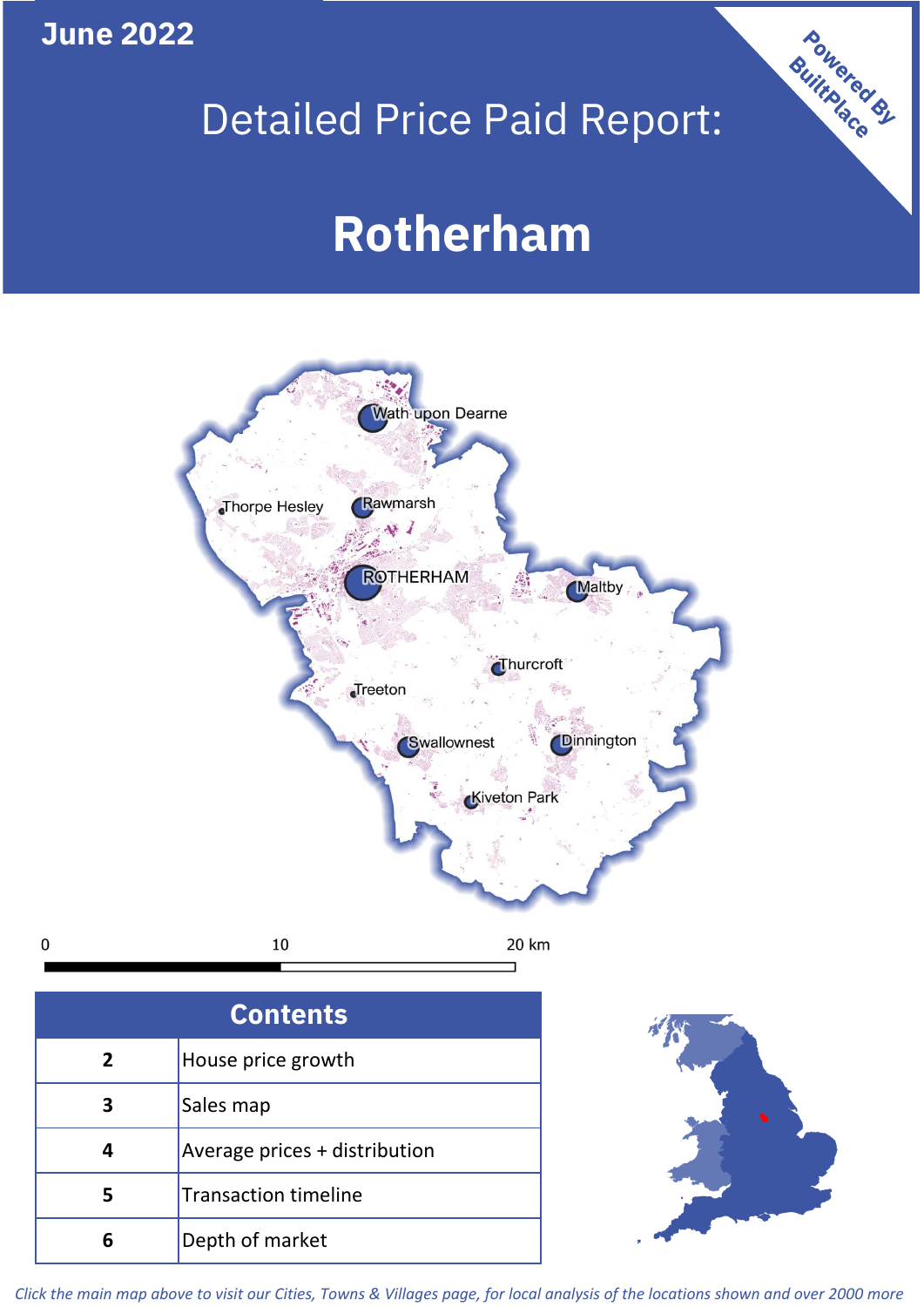### **Headline Data**

|                     | <b>Current level</b> | 3 month  | <b>Annual</b> | 5 year | 10 year |
|---------------------|----------------------|----------|---------------|--------|---------|
| <b>House prices</b> | £171,520             | 3.8%     | 8.1%          | 33.8%  | 50.5%   |
| <b>Transactions</b> | 3,726                | $-10.5%$ | 11.5%         | 0.1%   | 60.6%   |

## **House Price Growth (April 2022 data)**

#### *Annual Change in House Prices*



House prices in Rotherham grew by 8.1% in the 12 months to April 2022 (based on 3-month smoothed data). By comparison national house prices grew by 10.7% and prices in Yorkshire and The Humber grew by 10.0% over the same period.

Rotherham house prices are now 25.9% above their previous peak in 2007, compared to +33.2% for Yorkshire and The Humber and +52.9% across England.



#### *Year-To-Date Change in House Prices, December to April*

Local prices have grown by 4.5% in 2022 so far, compared to growth of 5.3% over the same period last year.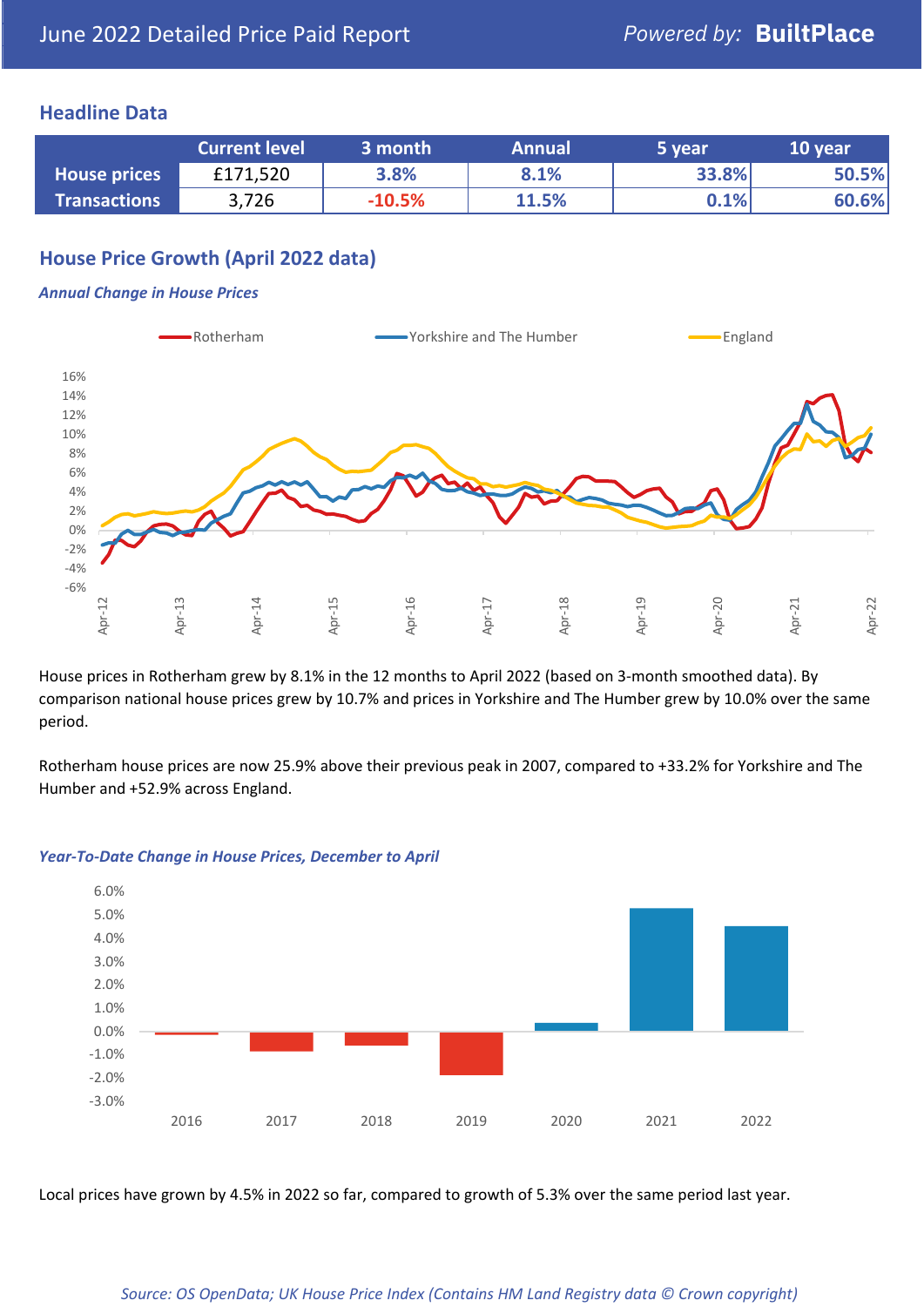## **House Price Map**

*12 months to April 2022*



*Each point is one postcode, coloured by the average value relative to all sales in this local authority (price bands are LA-specific quintiles).*

## **Map Key**

| 1st quintile / lowest 20%  |
|----------------------------|
|                            |
|                            |
|                            |
| 5th quintile / highest 20% |
|                            |

*Source: OS OpenData; UK House Price Index (Contains HM Land Registry data © Crown copyright)*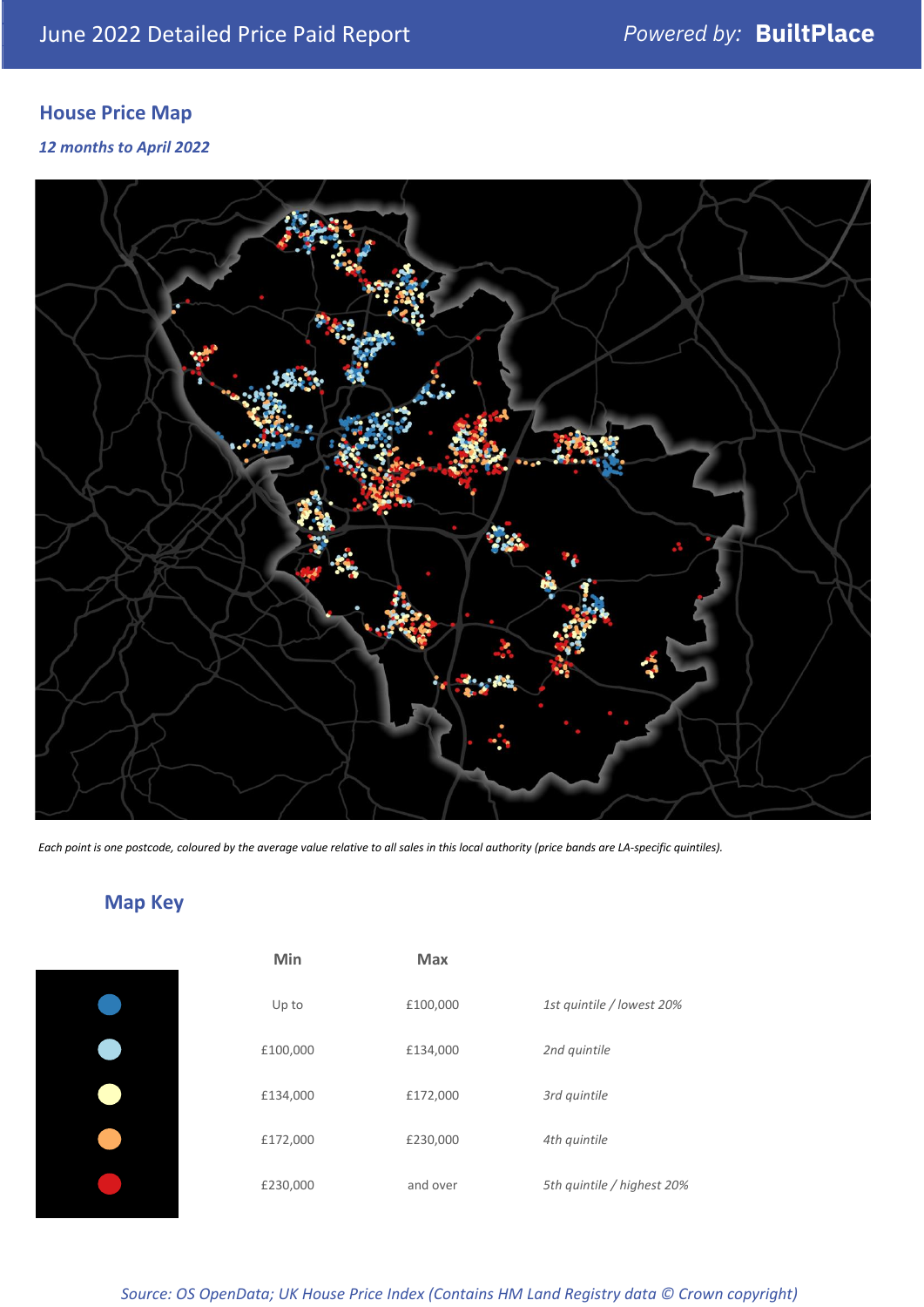## **Average House Price by Property Type**

#### *12 months to April 2022*



|                 | <b>New</b> | <b>Second hand</b> |  |  |
|-----------------|------------|--------------------|--|--|
| <b>Flat</b>     | £140,900   | £100,752           |  |  |
| <b>Terraced</b> | £124,943   | £113,670           |  |  |
| Semi-detached   | £286,778   | £160,684           |  |  |
| <b>Detached</b> | £298,121   | £286,724           |  |  |

### **House Price Distribution by Year**

*All properties, by price band and calendar year (2020 = year to date)*

|                    | 1997 | 2002 | 2007 | 2012 | 2017 | 2019 | 2020 |
|--------------------|------|------|------|------|------|------|------|
| <b>Under £100k</b> | 97%  | 82%  | 32%  | 38%  | 30%  | 21%  | 19%  |
| £100-200k          | 3%   | 16%  | 56%  | 50%  | 53%  | 49%  | 53%  |
| E200-300k          | 0%   | 1%   | 9%   | 10%  | 12%  | 19%  | 17%  |
| £300-400k          | 0%   | 0%   | 1%   | 1%   | 2%   | 7%   | 7%   |
| £400-500k          | 0%   | 0%   | 1%   | 1%   | 1%   | 2%   | 2%   |
| <b>£500k-1m</b>    | 0%   | 0%   | 0%   | 1%   | 1%   | 1%   | 1%   |
| £1-2m              | 0%   | 0%   | 0%   | 0%   | 0%   | 0%   | 0%   |
| <b>Over £2m</b>    | 0%   | 0%   | 0%   | 0%   | 0%   | 0%   | 0%   |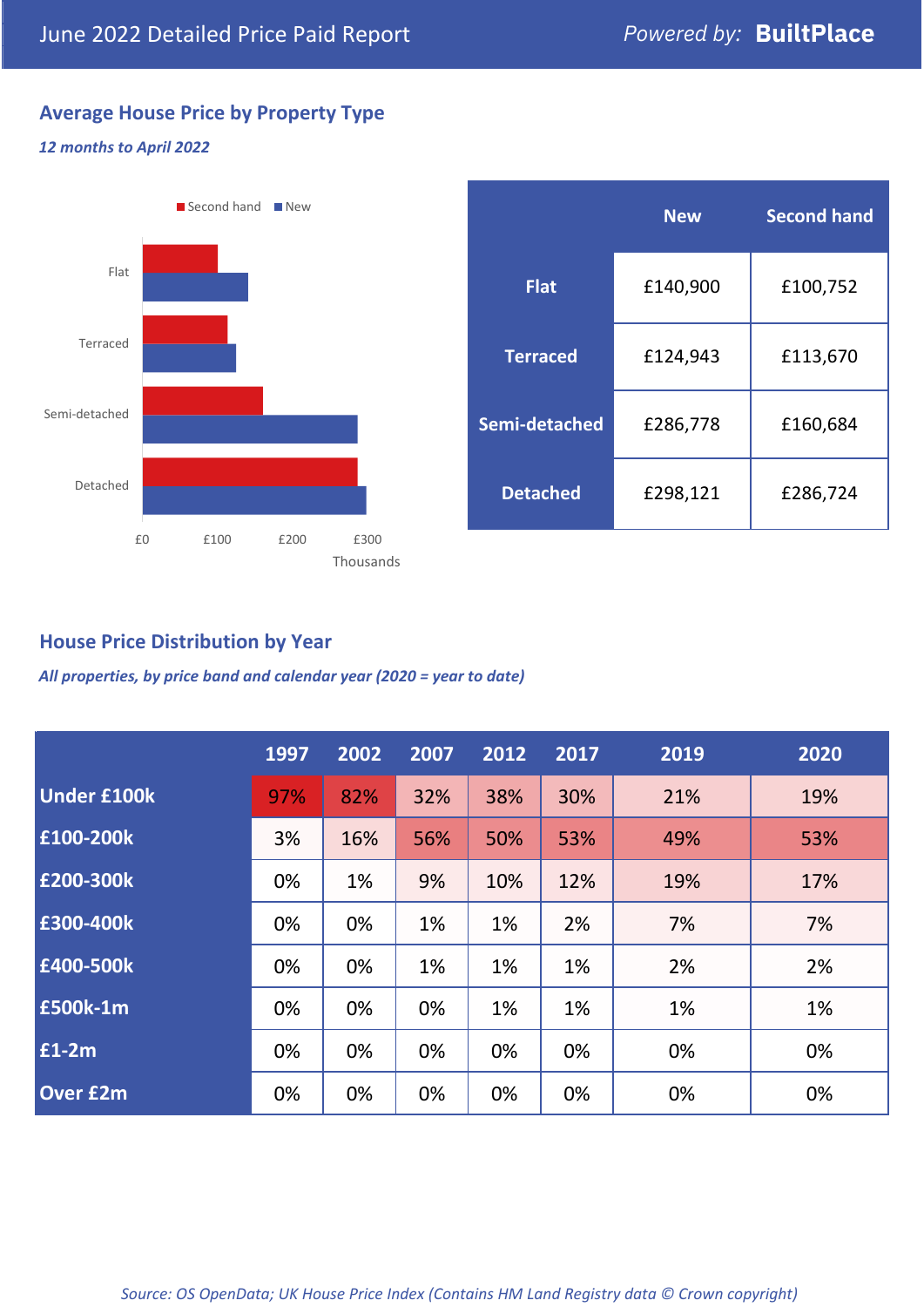## **Transactions (February 2022 data)**

*Annual Transactions, Indexed (2001-05 average = 100)*



There were 3,726 transactions in Rotherham during the 12 months to February 2022. This is 77% of the average from 2001-05 and suggests activity is below pre-downturn levels.

Transactions in Rotherham have grown by 2.1% since 2014, compared to changes of -0.1% for Yorkshire and The Humber and -7.7% for England.



#### *Cash and New Build Sales as % of Total, by Year*

*Note: The data on this page EXCLUDES transactions identified as transfers under a power of sale/repossessions, buy-to-lets (where they can be identified by a mortgage), and transfers to non-private individuals - i.e. it comprises only Land Registry 'A' data.*